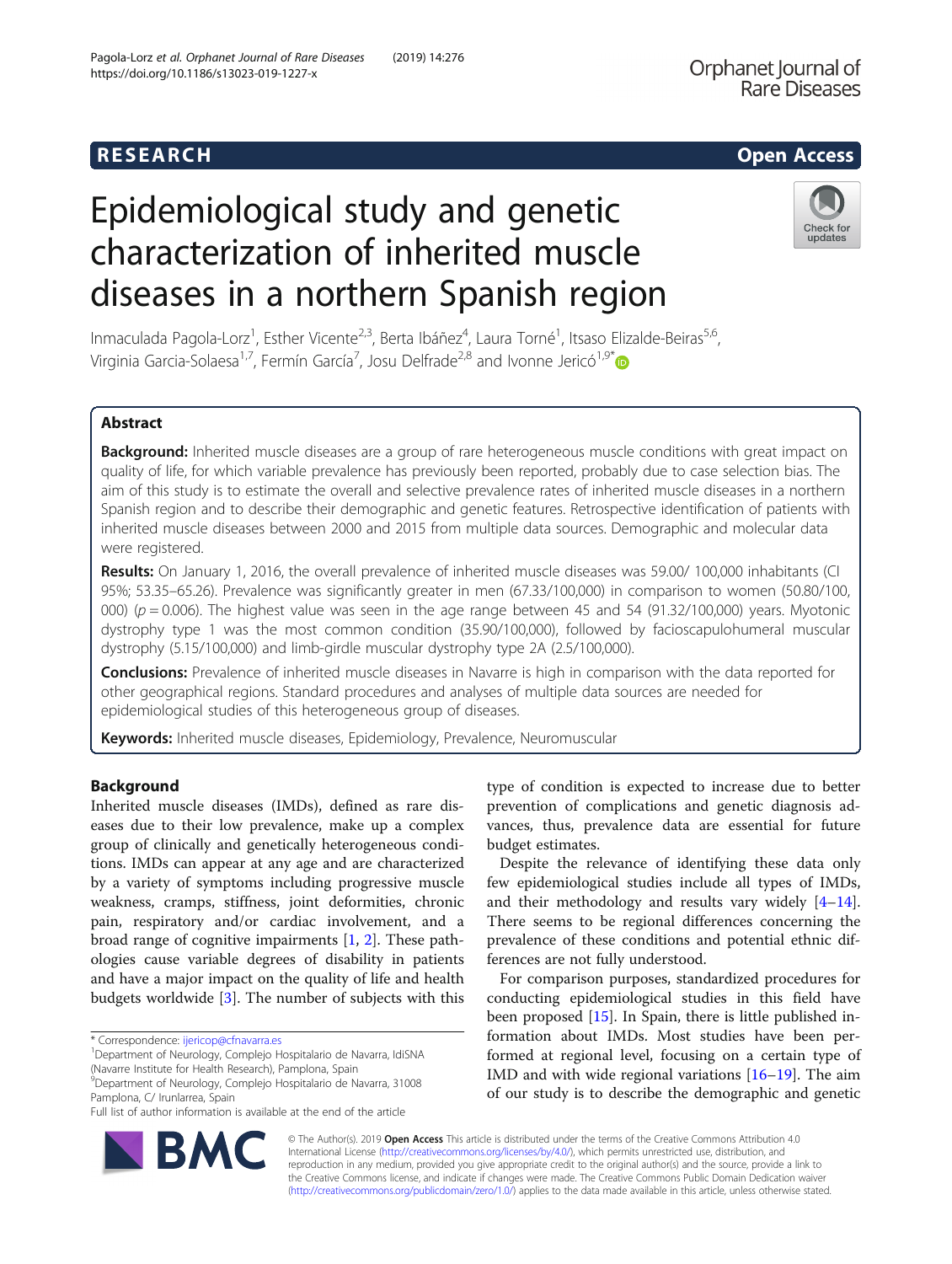features of this group of neuromuscular diseases in Navarre for a 16-year period (2000–2015) and to estimate the prevalence according to IMD subtype, age group and geographical distribution.

# Patients and methods

Observational retrospective study based on the identification of adults and children with IMDs using all health databases available within the regional health system (from January 1, 2000 to December 31, 2015). The Navarre Ethics Research Committee approved this study. The procedures followed are in accordance with the Helsinki Declaration of 1975, as revised in 2000.

## Study population

The study was conducted on a well-defined population from the Navarre Community in Northern Spain (Fig. 1) with an estimated population of 640,647 inhabitants as per the 2016 census [\[20](#page-11-0)]. Most citizens are covered by the Regional Public Health Service of Navarre - Osasunbidea, part of the Spanish National Health Service. Only 3.1% of the population has private o mixed health insurance [[21\]](#page-11-0). Navarre is organized in seven geographic areas (Fig. 1) (Navarre 2000 Zoning) [[22\]](#page-11-0).

# Diagnostic criteria

The study considered patients of any age, residents in Navarre during 2000–2015, with a definitive diagnosis or with high suspicion of suffering an IMD even without confirmed genetic diagnosis. We distinguished two groups of patients: 1) The definitive diagnosis of IMD group included subjects with genetically confirmed diagnosis as proposed in the 2017 version of the gene table of monogenic neuromuscular disorders [[23\]](#page-11-0) or with typical clinical phenotype consistent with a pathogenic mutation verified within the pedigree or patients with specific and well-correlated histopathological findings even in the absence of genetic confirmation. 2) The unclassified IMD group included patients with suspected but undiagnosed genetic muscle disease according to the phenotypes described by Harris et al. [[24\]](#page-11-0) following a thorough analysis of the patient: a) congenital onset and normal or mildly elevated creatine kinase (CK) levels; b) adult onset proximal weakness with significantly elevated CK and possible recessive inheritance; c) myopathy with prominent contractures. Patients from the second group did not meet the criteria of definitive IMD subtype as shown in Table [1.](#page-2-0) Subjects with muscle channelopathy, mitochondrial myopathies, female carriers of dystrophinopathy or isolated hyperCKemia were excluded from this study.

# Genetic analysis

Blood was collected from patient after obtaining informed consent. DNA was extracted using standard procedures from peripheral blood samples taken from all patients. Appropriate genetic studies were performed in each case.

Sequencing techniques after amplification of all coding exons and adjacent areas of different genes associated to inherited muscle disease (CAPN3, DYSF, SGCG, SGCA, FKRP, ANO5, PABPN1, EMD, LMNA, GMPPB, GAA,

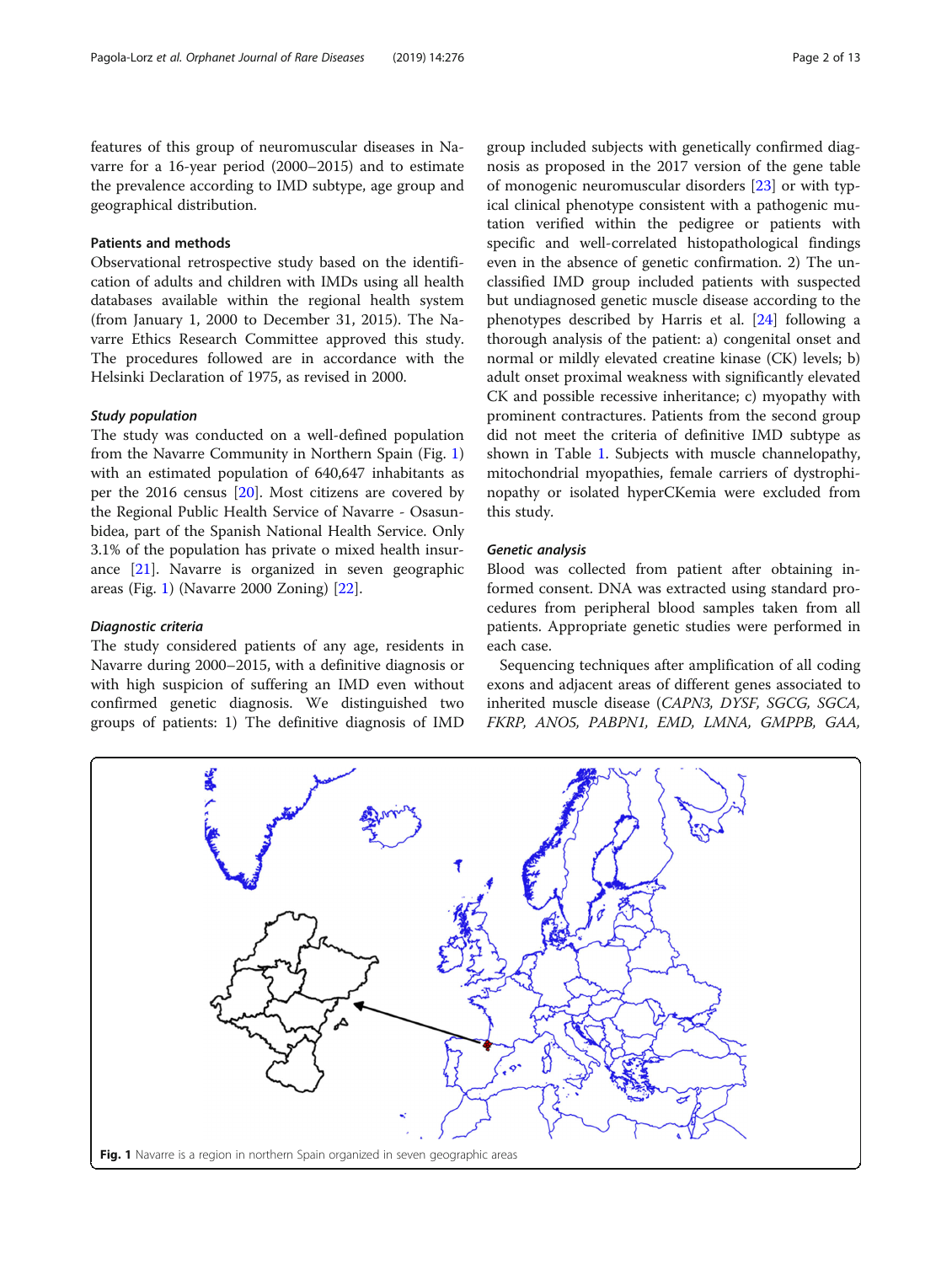| Hereditary muscle disease<br>type     | Diagnostic criteria                                                                                                                                                                                    |
|---------------------------------------|--------------------------------------------------------------------------------------------------------------------------------------------------------------------------------------------------------|
| Muscular Dystrophy                    |                                                                                                                                                                                                        |
| Myotonic dystrophy types<br>1 and $2$ | Genetic confirmation or,<br>characteristic clinical phenotype + a pathogenic mutation confirmed within the pedigree                                                                                    |
| FSHD, LGMD, OPMD,<br><b>FDMD</b>      | Genetic confirmation or,<br>characteristic clinical phenotype $+$ a pathogenic mutation confirmed within the pedigree                                                                                  |
| Dystrophinopathies                    | Genetic confirmation or,                                                                                                                                                                               |
| <b>DMD</b>                            | characteristic clinical phenotype + absence of dystrophin in Western blot                                                                                                                              |
| <b>CMD</b>                            | Genetic confirmation or.                                                                                                                                                                               |
| Dystroglycanopathies                  | characteristic clinical phenotype + muscle biopsy with loss of $\alpha$ -dystroglycan [25]                                                                                                             |
| Unclassified                          | characteristic clinical phenotype with onset $<$ 2 years + muscle biopsy with dystrophic pattern                                                                                                       |
| Metabolic Myopathies                  |                                                                                                                                                                                                        |
| Glycogen storage disease              | Genetic confirmation or.                                                                                                                                                                               |
| GSD-V                                 | characteristic clinical phenotype $+$ increased serum CK $+$ muscle biopsy with vacuoles with glycogen deposition and<br>absence of myophosphorylase activity [26]                                     |
| Unclassified                          | Characteristic clinical phenotype $+$ increased in serum CK $+$ muscle biopsy with glycogen deposition                                                                                                 |
| Disorders of glycogen<br>degradation  | Genetic confirmation                                                                                                                                                                                   |
| Lipid storage disease                 | Genetic confirmation                                                                                                                                                                                   |
| Congenital myopathies                 |                                                                                                                                                                                                        |
| Central core                          | Genetic confirmation or.<br>clinical phenotype + muscle biopsy with cores with devoid of oxidative enzyme activity and type 1 fibre<br>predominance [27]                                               |
| Centronuclear                         | Genetic confirmation or,<br>clinical phenotype + muscle biopsy with central nuclei [28]                                                                                                                |
| Myosin storage myopathy               | Genetic confirmation or,<br>clinical phenotype + muscle biopsy with sarcomeric aggregation of myosin rod filaments [29]                                                                                |
| Nemaline myopathy                     | Genetic confirmation or,<br>clinical phenotype + muscle biopsy with rod-like structures in muscle fibres [30]                                                                                          |
| Fibre type disproportion              | Genetic confirmation or,<br>clinical phenotype + muscle biopsy with type 1 fibre diameter at least 35–40% smaller than type 2 fibres diameter in<br>the absence of other structural abnormalities [31] |
| Myofibrillar myopathies               | Genetic confirmation                                                                                                                                                                                   |
| Distal myopathies                     | Genetic confirmation or,<br>clinical phenotype + myopathic findings on muscle biopsy + myopathic findings on electromyography + magnetic<br>resonance imaging patterns [32]                            |
| Unclassified myopathies               | Congenital onset and normal or mildly elevated CK levels or,<br>adult onset proximal weakness + significantly elevated CK and possible recessive inheritance or,<br>myopathy + prominent contractures  |

<span id="page-2-0"></span>Table 1 Diagnostic criteria used for each Inherited Muscle Disease in our study

FSHD Facioscapulohumeral muscular dystrophy, LGMD Limg girdle muscular dystrophy, OPMD Oculopharyngeal muscular dystrophy, EDMD Emery-Dreifuss muscular dystrophy, DMD Duchenne muscular dystrophinopathy, CMD Congenital muscular dystrophy

PYGM, CPT2, MYH-7, ACTA1, LDB3) were performed to determine the DNA variants consistent in base changes; substitutions, and small insertions and deletions. First studies were carried out by Sanger sequencing following diagnostic algorithms gene-to-gene, while the implementation of the next generation sequencing (NGS) techniques in clinical diagnosis was studied by groups or panels in different NGS platforms. Bioinformatic tools were used to the alignment of the sequences to human reference genome; and detection, annotation and prioritization of variants.

DMD gene dosage analysis was determined by multiplex ligation-dependent probe amplification (MLPA). The SALSA® MLPA® P034 DMD-1 and P035 DMD-2 (MRC-Holland, Amsterdam) were used for the detection of exon deletions or duplications in the DMD gene while point mutations were identified by sequencing studies.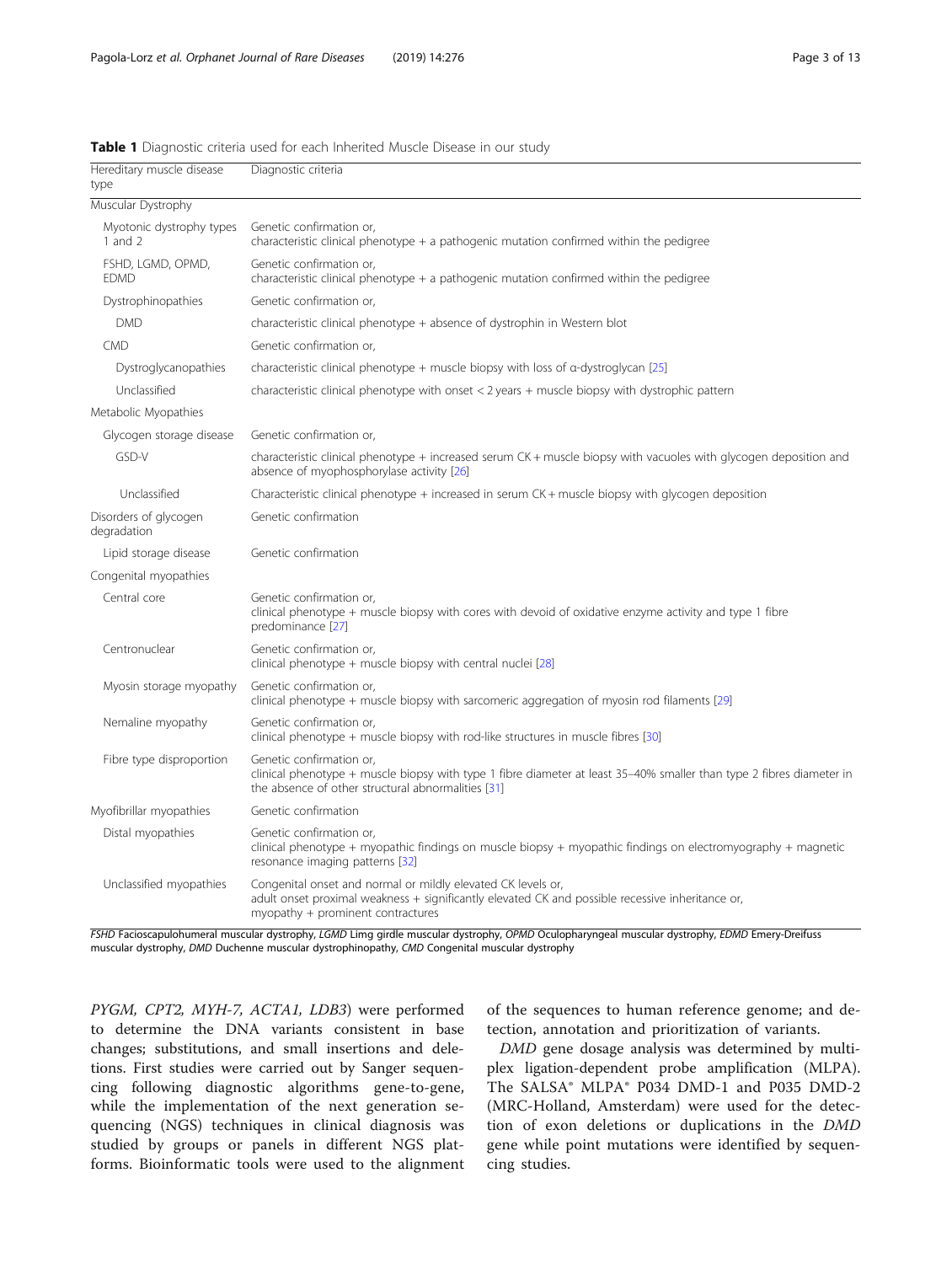Myotonic dystrophy type l (DM-1) is caused by (CTG)n repeat expansion in the 3′-untranslated region of the DMPK gene. The sizing of this expansion was done by conventional PCR, fragment-length analysis, repeat-primed PCR, and fragment-length analysis.

The contraction of the D4Z4 repeat on chromosomes 4 is responsible of the facioscapulohumeral muscular dystrophy type 1 (FSHD1). The size of the D4Z4 repeats was determined by pulsed field gel electrophoresis (PFGE) as previously described [\[33\]](#page-11-0). Facioscapulohumeral muscular dystrophy type 2 (FSHD2) was studied by sequencing of SMCHD1 gene, which is involved in the maintenance of D4Z4 methylation.

Variants of interest detected by sequencing were classified according to different databases and the published literature. Population databases: 1000 Genomes Project (<http://browser.1000genomes.org>), Exome Variant Server (<http://evs.gs.washington.edu/EVS>) and Exome Aggregation Consortium (<http://exac.broadinstitute.org/>). Disease databases: Human Gene Mutation Database ([http://www.](http://www.hgmd.org) [hgmd.org](http://www.hgmd.org)), Leiden Open Variation Database ([http://www.](http://www.lovd.nl) [lovd.nl\)](http://www.lovd.nl) and ClinVar ([http://www.ncbi.nlm.nih.gov/clin](http://www.ncbi.nlm.nih.gov/clinvar)[var\)](http://www.ncbi.nlm.nih.gov/clinvar). In silico approach was carried out to assess the pathogenicity of new variants using different tools as Mutation Taster ([http://www.mutationtaster.org\)](http://www.mutationtaster.org).

Methodological validation and segregation studies were performed by direct sequencing (ABI 3500 Genetic Analyzer, Applied Biosystems, Warrington, UK) using Big Dye Terminator Cycle Sequencing Kit (Applied Biosystems, Warrington, UK). The subsequent analysis was done with SeqScape software (Thermo Fisher).

## Case ascertainment sources

Case ascertainment was achieved using multiple overlapping sources:

(1) Navarre's Minimum Basic Data Set (MBDS), a regional computer-based database system designed to collect demographic, clinical and administrative data on discharges, including both private and publicly funded hospitals. International Classification of Diseases (Ninth Revision, Clinical Modification, ICD-9-CM), including 271.0, 272.7, 359.0, 359.1, 359.2, 359.21, 359.22, 359.29, 359.89 and 359.9, were used to search patients affected by IMDs [\[34](#page-11-0)].

(2) Electronic Clinical Records in Primary Care (ECRPC) of Navarre's Public Health System, a regional healthcare information system that allows registering demographic, clinical and administrative data on primary care episodes. International Classification of Primary Care, second edition (ICPC-2) was used to encode healthcare episodes [\[35](#page-11-0)]. In Navarre, the ECRPC system proposes several literal descriptors linked to the ICPC-2 codes for general practitioners, including muscular dystrophy and unspecified myopathy for code N99 (Neurological disease, other), which we used for selecting the patients [[36](#page-11-0)].

(3) Temporary Occupational Disability Registry of Navarre, designed to collect data on sick leaves. ICD-9-CM codes, including the aforementioned ones, were used to select patients affected by IMDs [[36\]](#page-11-0).

(4) Records from the Medical Genetics Service allowed selecting patients that were being monitored for IMD suspicion. Several keywords enabled us to detect these patients, depending on the reason for the request of the genetic study.

(5) The Congenital Anomalies and Hereditary Diseases Registry of Navarre, a population-based listing affiliated member to EUROCAT [\[37](#page-11-0)]. Keyword diagnostic searches were used to select patients suffering IMDs.

(6) Navarre's Mortality Statistics in which the primary cause of death from the Medical Death Certificate [[38](#page-11-0), [39\]](#page-11-0) is listed. We used the ICD-10 codes, including G71.0, G71.1, G71.2, G71.3, G71.8, G71.9, G72.8, G72.9 and G73.6 to identify IMD patients.

(7) Electronic Clinical Records from the Neurology Services of Navarre's public hospitals. Patients with IMDs were detected using keyword diagnostic searches.

The information from the various data sources showed all potential diagnoses of IMDs. This information was cross-checked with the databases for duplication. Next, a neuromuscular neurologist verified the diagnosis of each double-checked case based on the inclusion and exclusion criteria for each condition.

We collected the following information: type of IMD, gender, date of birth, date of death, place of residence on January 1, 2016, and genetic diagnosis.

## Data analysis

January 1, 2016 was the date chosen for estimating prevalence. The population at risk is defined as the residents of Navarre as per the Spanish National Statistics Institute and the Statistics Institute of Navarre [[20\]](#page-11-0) (Navarre population =  $640,647$ ). The 2016 prevalence rates are expressed as cases/100,000 inhabitants. An overall prevalence was estimated globally and by gender, age and geographical area within Navarre. Descriptive results are presented as frequencies and proportions. Poisson distribution was assumed to estimate CI 95% for prevalence and proportions rates. For inter-group proportion comparisons, the Pearson Chi-square test was applied. Statistical analyses were conducted using the OpenEpi program [[40\]](#page-11-0).

# Results

The search strategy allowed us to retrieve 2729 potential cases after the removal of duplicates, from which 1899 required diagnostic verification (Fig. [2](#page-4-0)). Five hundred thirteen cases fulfilled the diagnostic standards listed in Table [1,](#page-2-0) representing 27.01% of the initial potential cases: 281 (54.77%) males and 232 (45.22%) females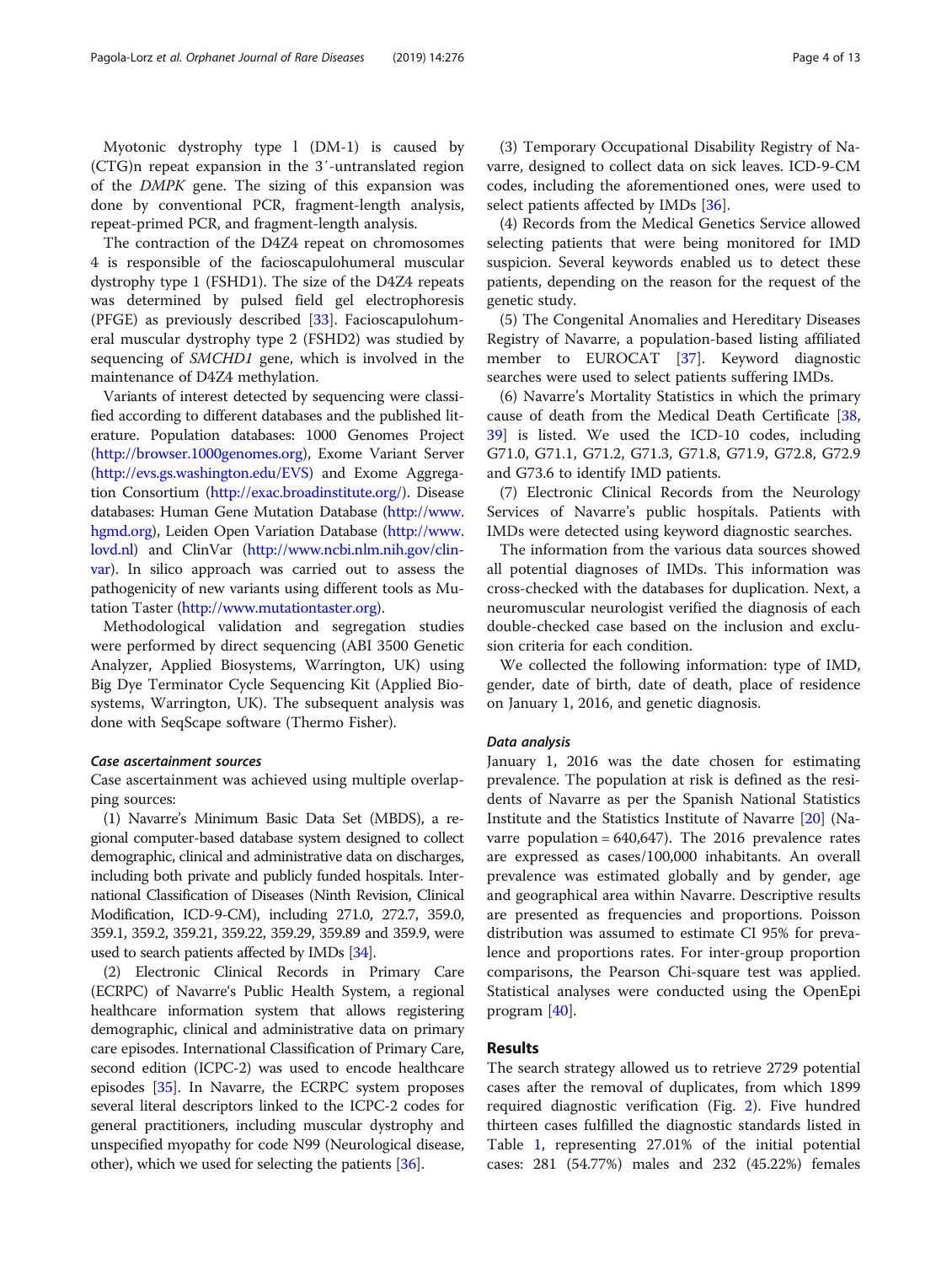<span id="page-4-0"></span>

(1.21:1). Twenty-six different disease entities were detected. During the study period, 23.20% of the subjects (62 males and 57 females) died.

# Genetic and other diagnostic standards

From the 513 identified IMDs, 464 were definitive and 49 unclassified IMDs, respectively. Concerning the definitive IMD cases, 329 (70.90%) were genetically verified, 113 (24.35%) had a clinical phenotype with a pathogenic mutation confirmed with the pedigree, and in 22 (4.74%), characteristic muscle biopsy pathogenic features were found (Table [2\)](#page-5-0).

Genetic descriptions of dystrophinopathies are detailed in Table [3](#page-6-0), while the rest of IMDs can be seen Table [4](#page-7-0).

# Prevalence

On 1 January 2016, 378 subjects with IMDs (56.61% male and 43.39% female) were residents of Navarre, implying a prevalence of 59.00/100,000 inhabitants (CI 95%; 53.35–65.26) (Table [5\)](#page-8-0). DM-1 represented the most common IMDs, with a prevalence of 35.90/100,000 (CI 95%; 31.55–40.85), followed by facioscapulohumeral muscular dystrophy (FSHD) and limb girdle muscular dystrophy 2A (LGMD2A) affecting 5.15/100,000 (95% CI; 3.67–7.23) and 2.5/100,000 (CI 95%; 1.54–4.05) inhabitants, respectively. There were 11 cases of dystrophinopathies, with Duchenne muscular dystrophy (DMD) present in 0.94/100,000 (CI 95%; 0.43–2.04) and Becker

muscular dystrophy (BMD) in 0.78/100,000 (CI 95%; 0.33–1.83) individuals. Congenital myopathy, congenital muscular dystrophy (CMD), myofibrillar myopathy, and metabolic myopathy were observed in 1.25 (CI 95%; 0.63–2.46), 0.62 (CI 95%; 0.24–1.60), 0.78 (CI 95%; 0.33–1.83), and 1.71 (CI 95%; 0.95–3.07) per every 100, 000 inhabitants, respectively.

The range of age was 1–89 years, with a mean age of 46.93 years (SD 17.77) (45.70 (SD 19.01) for males and 48.54 (SD 15.93) for females). The highest age-specific prevalence (Table [6](#page-9-0)) was obtained for the age range between 45 to 54 years, with a prevalence of 91.32/100,000 (CI 95%; 74.31–112.2) subjects. Prevalence was statistically significant higher in males in comparison to females for the following groups: under 15, 25 to 34, and 75 to 84 years of age.

The prevalence of IMDs differed notably by geographic areas, with the highest estimate found for the region of Tierra Estella (97.15/100,000 subjects), significantly higher in comparison to all other areas, except for the Eastern Middle area of Navarre. Figure [3](#page-9-0) shows the geographical distribution of IMD prevalence.

# **Discussion**

In this study, we present data on Inherited Muscle Diseases compiled over a 16-year period from different healthcare information systems. Our results show a prevalence of IMDs in Navarre of 59.00/100,000 subjects, being higher in males than in females, highest for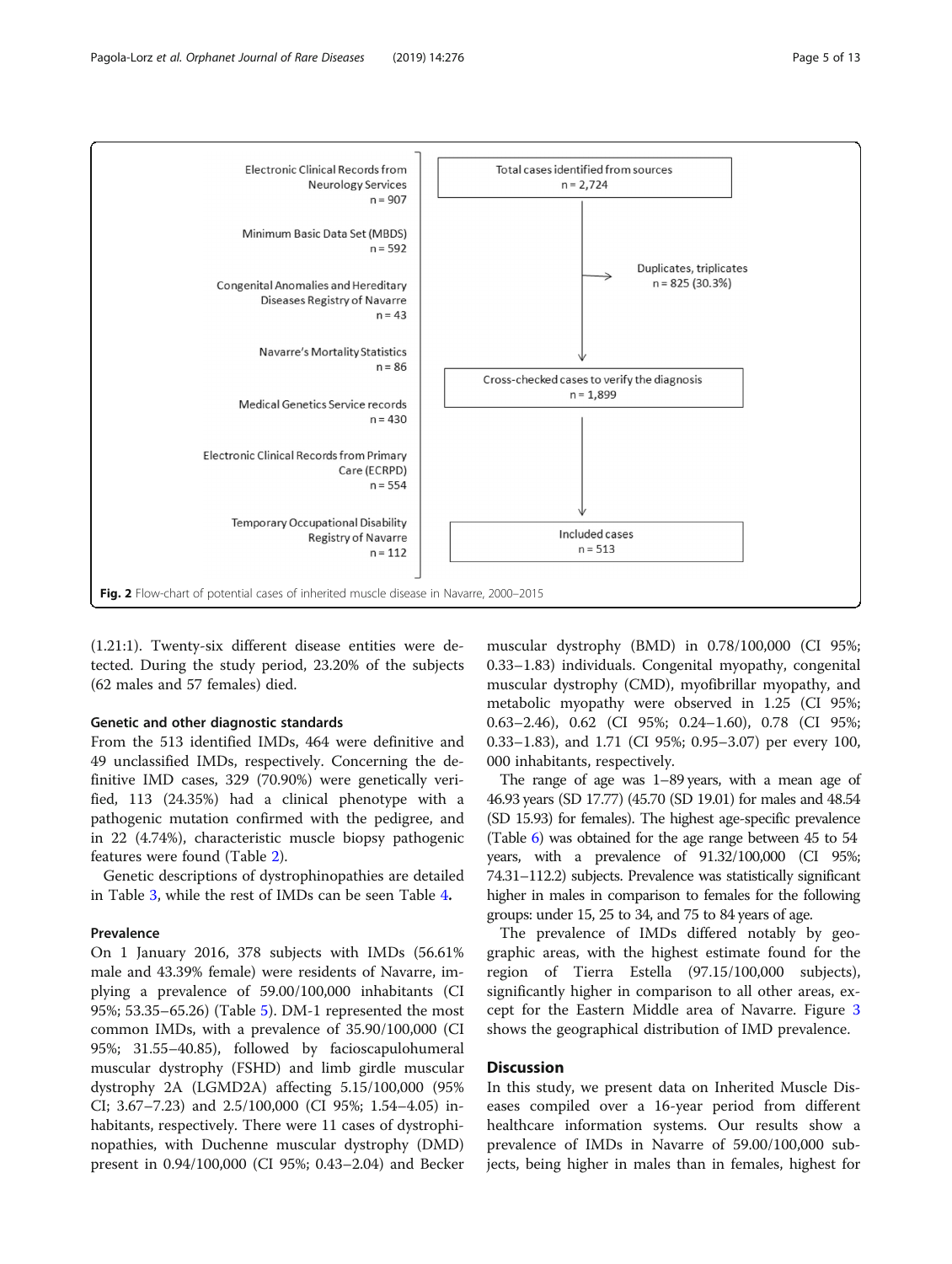<span id="page-5-0"></span>

| <b>HM Type</b>           | Diagnostic standard                                      | $N°$ of cases  |
|--------------------------|----------------------------------------------------------|----------------|
| $DM-1$                   | Genetic confirmation                                     | 225            |
|                          | Clinical phenotype + pedigree                            | 97             |
| <b>FSHD</b>              | Genetic confirmation                                     | 32             |
|                          | Clinical phenotype + pedigree                            | 9              |
| LGMD <sub>2</sub>        | Genetic confirmation                                     | 27             |
|                          | Clinical phenotype + pedigree                            | $\overline{4}$ |
| LGMD <sub>2C</sub>       | Clinical phenotype + muscle biopsy                       | 2              |
| OPMD                     | Genetic confirmation                                     | 5              |
| <b>EDMD</b>              | Genetic confirmation                                     | 5              |
| <b>DMD</b>               | Genetic confirmation                                     | 13             |
|                          | Clinical phenotype + muscle biopsy                       | $\overline{2}$ |
| <b>BMD</b>               | Genetic confirmation                                     | $\overline{7}$ |
| Dystroglycanopathies     | Genetic confirmation                                     | 1              |
|                          | Clinical phenotype + pedigree                            | 1              |
|                          | Clinical phenotype + muscle biopsy                       | 1              |
| Unclassified CMD         | Clinical phenotype + muscle biopsy                       | $\overline{2}$ |
| GSD-II                   | Genetic confirmation                                     | $\overline{2}$ |
| GSD-V                    | Genetic confirmation                                     | 4              |
|                          | Clinical phenotype + muscle biopsy                       | 2              |
| Unclassified GSD         | Clinical phenotype + muscle biopsy                       | 2              |
| Lipid storage disease    | Genetic confirmation                                     | 1              |
| Central Core             | Clinical phenotype + muscle biopsy                       | $\overline{2}$ |
| Myosin storage myopathy  | Genetic confirmation                                     | $\overline{2}$ |
|                          | Clinical phenotype + muscle biopsy                       | 1              |
| Nemaline myopathy        | Genetic confirmation                                     | 1              |
|                          | Clinical phenotype + muscle biopsy                       | $\overline{2}$ |
| Fibre type disproportion | Clinical phenotype + muscle biopsy                       | 3              |
| Zaspopathy               | Genetic confirmation                                     | 4              |
|                          | Clinical phenotype + pedigree                            | $\overline{2}$ |
| Distal myopathies        | Clinical phenotype + magnetic resonance imaging patterns | 3              |

DM-1 Myotonic dystrophy type 1, FSHD Facioscapulohumeral muscular dystrophy, LGMD Limb girdle muscular dystrophy, OPMD Oculopharyngeal muscular dystrophy, EDMD Emery-Dreifuss muscular dystrophy, DMD Duchenne muscular dystrophinopathy, CMD congenital muscular dystrophy, BMD Becker muscular dystrophinopathy, CMD Congenital muscle dystrophy, GSD Glycogen storage disease.

the 45 to 54 years age range, and with remarkable geographical variability. DM-1, FSHD, and LGMD2A are the most common subtypes IMDs.

We believe the non-inclusion in the analyses of the unclassified group of IMDs may underestimate the real prevalence, bearing in mind that each case was thoroughly assessed by a specialized neurologist. To avoid selection biases when comparing with other studies, we also present prevalence with a confirmed genetic diagnosis: 50.10/100,000 (CI 95%; 44.92–55.89), which remains to be high in comparison to the results published elsewhere [[5\]](#page-11-0). Four hundred and forty two cases (86.16%) of IMDs had a confirmed genetic diagnosis.

# Epidemiological studies of neuromuscular diseases

Prevalence studies require exhaustiveness. The lack of specific registries and the absence of diagnostic code verifications [\[9](#page-11-0), [41](#page-11-0)–[43](#page-11-0)] could lead an IMD selection bias [[15](#page-11-0)]. Moreover, for comparability purposes stringent inclusion criteria is mandatory.

Aiming to avoid these intrinsic limitations in prevalence studies, for this study we used seven case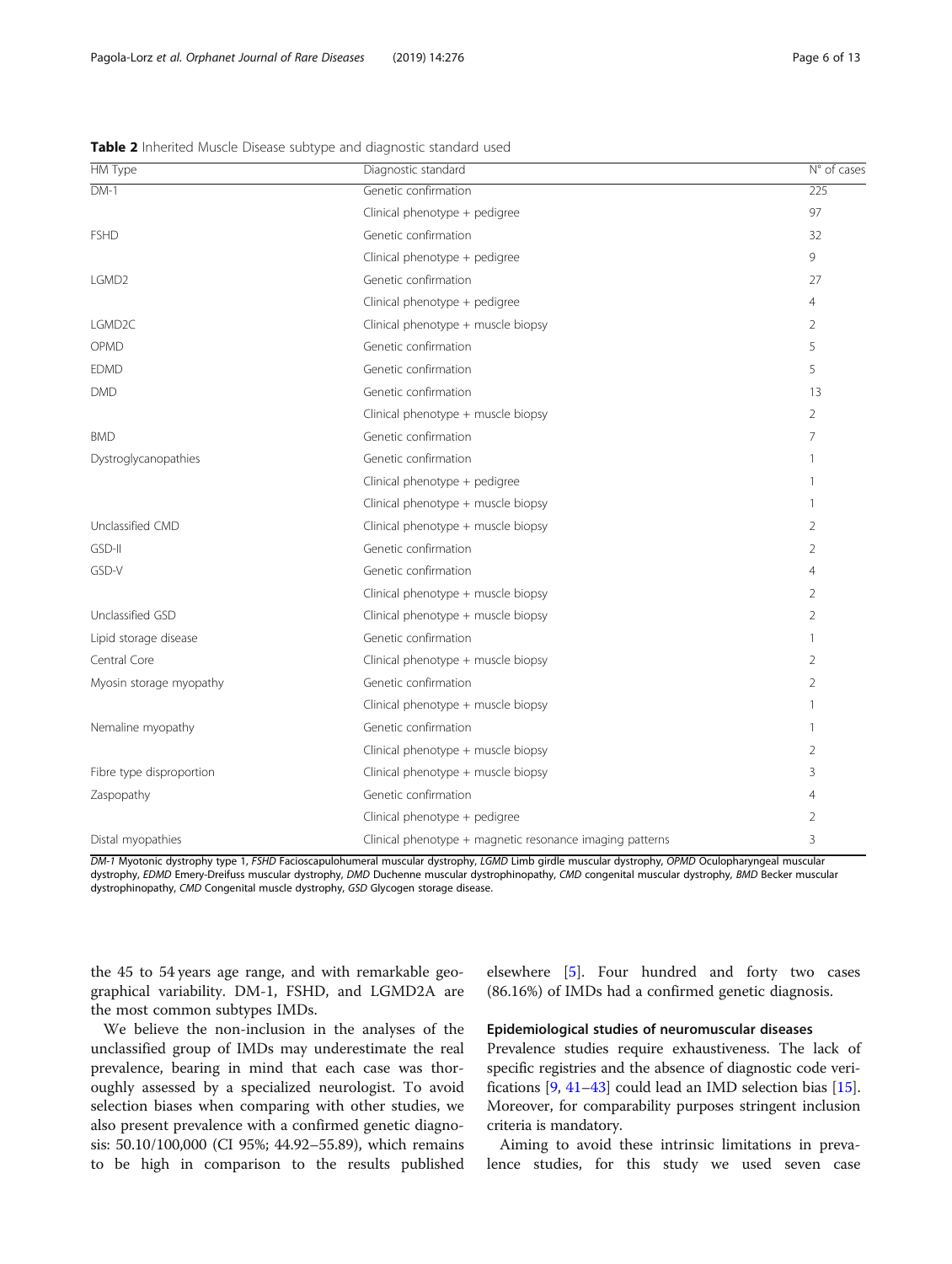| Case number     | Dystrophinopathy type | Gene       | Mutation type | Position and/or sequence variation   |
|-----------------|-----------------------|------------|---------------|--------------------------------------|
|                 | <b>DMD</b>            | <b>DMD</b> | Deletion      | Exons 44-55                          |
| $\overline{2}$  | <b>DMD</b>            | <b>DMD</b> | Deletion      | Exons 18-28                          |
| 3               | <b>DMD</b>            | <b>DMD</b> | Duplication   | Exons 18-48                          |
| $\overline{4}$  | <b>DMD</b>            | <b>DMD</b> | Deletion      | Exons 49 y 50                        |
| 5               | <b>DMD</b>            | <b>DMD</b> | Deletion      | Exons 45-53                          |
| 6               | <b>DMD</b>            | <b>DMD</b> | Deletion      | Exons 45-49                          |
| 7               | <b>DMD</b>            | <b>DMD</b> | Duplication   | Exon 3                               |
| 8               | <b>DMD</b>            | <b>DMD</b> | SNV           | $c.353G > A$ , p.Trp118 <sup>a</sup> |
| 9               | <b>DMD</b>            | <b>DMD</b> | Deletion      | Exon 43                              |
| 10              | <b>DMD</b>            | <b>DMD</b> | Deletion      | Exons 44-50                          |
| 11 <sup>a</sup> | <b>DMD</b>            |            |               |                                      |
| $12^a$          | <b>DMD</b>            |            |               |                                      |
| 13 <sup>b</sup> | <b>DMD</b>            |            |               |                                      |
| 14              | <b>BMD</b>            | <b>DMD</b> | Deletion      | Exon 52                              |
| 15              | <b>BMD</b>            | <b>DMD</b> | Deletion      | Intron 49                            |
| 16              | <b>BMD</b>            | <b>DMD</b> | Deletion      | Exons 3-7                            |
| 17              | <b>BMD</b>            | <b>DMD</b> | Deletion      | Exons 45-55                          |
| 18              | <b>BMD</b>            | <b>DMD</b> | Duplication   | Exon 2                               |
| 19 <sup>b</sup> | <b>BMD</b>            |            |               |                                      |
| 20 <sup>b</sup> | <b>BMD</b>            |            |               |                                      |

<span id="page-6-0"></span>Table 3 Genetically confirmed dystrophinopathies

<sup>a</sup>No mutation identified. Negative deletion/duplication study. Positive familial segregation

<sup>b</sup>Evidence of genetic confirmation in the clinical record; no access to the identified mutation

ascertainment sources at different healthcare levels and made an exhaustive verification of the diagnoses with well-defined inclusion and exclusion criteria.

# Data sources

This study was affected by the lack of disease codification specificity in the Spanish healthcare information systems for IMDs. Only 27.01% of the cases initially identified with the selected codes and keywords met the inclusion criteria for IMD. Thus, it is essential to review and verify the diagnosis procedures to obtain quality data for this type of epidemiological.

The introduction of population-based registries specific for neuromuscular and/or other rare diseases, including specific codes, would be of great help in future studies.

# Overall and disease-specific prevalence data

Our study shows a prevalence of IMDs of 59.00/100,000 (CI 95%; 53.35–65.26) inhabitants for Navarre. Comparisons with prevalence data from other regions is complicated due to the lack of methodological homogeneity and because most studies focus on a specific IMD. Emery [[44\]](#page-11-0) reports a global prevalence of hereditary neuromuscular disorders of 1/3500 inhabitants

(prevalence 28.57/100,000), including spinal muscular atrophy and hereditary sensitive-motor neuropathy. In another study carried out in the UK, a prevalence of IMDs of 37/100,000 people is described for a Northern region of England [[6\]](#page-11-0). More recently, Theadom et al. [\[5](#page-11-0)] describe a prevalence of 22.3/100,000 inhabitants of all genetic muscle disorders in New Zealand, with higher incidence in subjects of European ancestry.

To the best of our knowledge, this is the first time a study includes all types of IMDs in a Spanish region.

The subtype of IMD with the highest number of cases in our series was DM-1 (58.87% of the cases) with a prevalence of 35.90/100,000 (CI 95%; 31.55–40.85). In previous works, the prevalence of this particular condition showed wide geographical variations. The lowest reported for Japan (0.2/100,000) [\[8](#page-11-0)] up to 172/100,000 for Quebec [[45](#page-11-0)] due to the founder effect. Regarding data from Spanish regions, Burcet et al. [[18\]](#page-11-0) found 10.9/100, 000 cases of DM-1 in Majorca, while Munain et al. [[16](#page-11-0)] reported 26.5/100,000 in Guipuzcoa. These regional variations could indicate a possible underestimation of prevalence linked to the used methodology.

However, we believe that despite the used methodology, the high prevalence of DM-1 in Navarre could be explained by a possible founding effect, similar to that reported for Guipuzcoa  $[16]$  $[16]$ , considering that both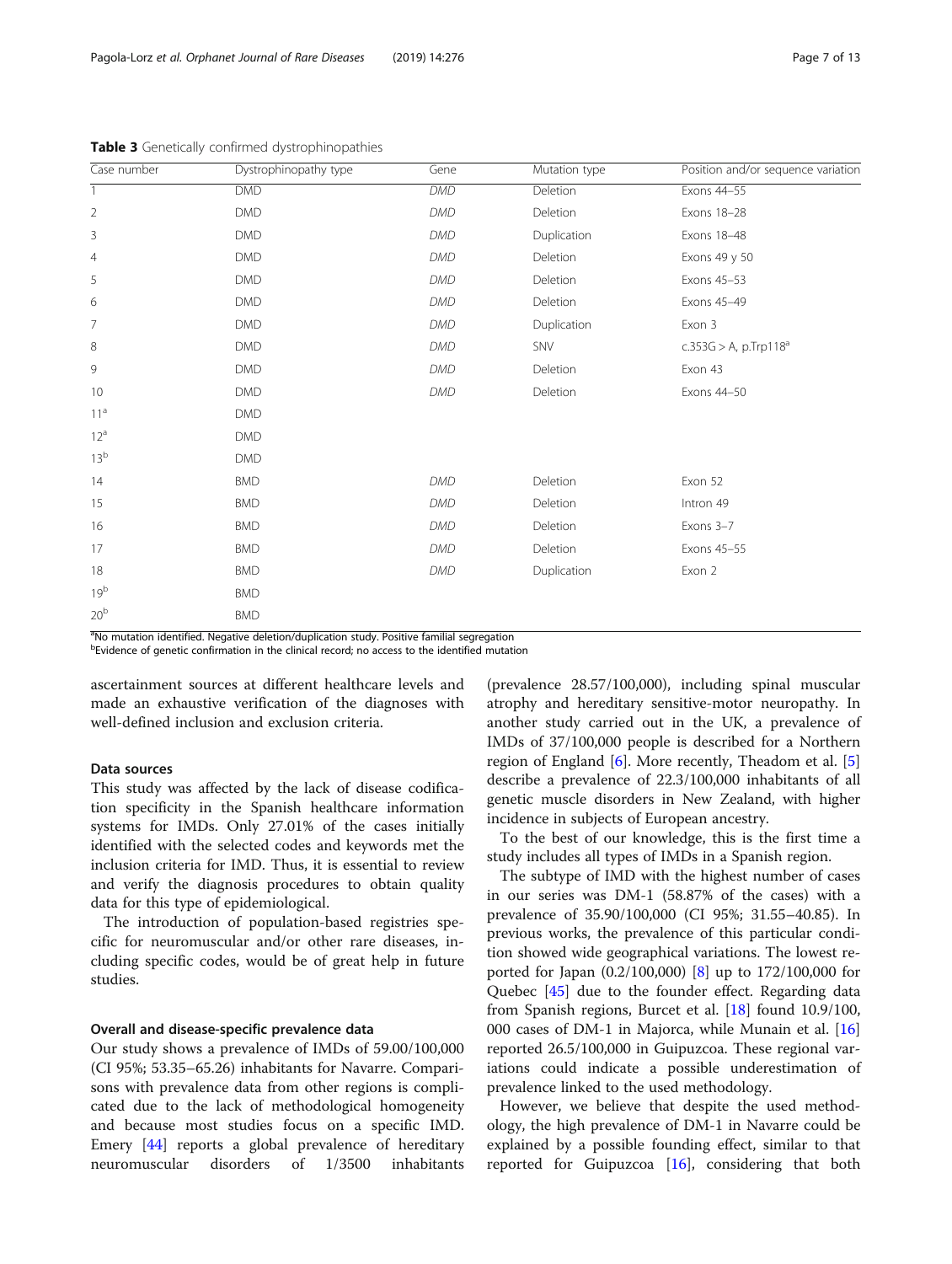| Muscular disease type  | Gene                                 | Mutation type                  | Sequence variation                       | Position            | Zygosity   | Cases, n       | Families, n    |
|------------------------|--------------------------------------|--------------------------------|------------------------------------------|---------------------|------------|----------------|----------------|
| Muscular dystrophy     |                                      |                                |                                          |                     |            |                |                |
| MD1                    | <b>DMPK</b>                          | Expanded CTG (> 40)            |                                          | $3'$ -UTR           |            | 225            | 116            |
| FSHD1                  | <b>DUX</b>                           | Deletion D4Z4                  |                                          |                     |            | 25             | 21             |
| FSHD <sub>2</sub>      | SMCHD1                               | SNV                            | c.5602C > T                              | Exon 45             | Het        | 6              | $\mathbf{1}$   |
|                        | SMCHD1                               | SNV                            | c.2329A > T                              | Exon 18             | Het        | 1              | $\mathbf{1}$   |
| LGMD2A                 | CAPN3                                | Frameshift variant             | c.2362_2363delinsAG/TCATCT               | Exon 22             | Hom        | 16             | 15             |
|                        | CAPN3<br>CAPN3                       | SNV<br>Frameshift variant      | c.664G > A<br>c.2362_2363delinsAG/TCATCT | Exon 5<br>Exon 22   | Het<br>Het | $\mathbf{1}$   | $\mathbf{1}$   |
| LGMD2B                 | <b>DYSF</b>                          | SNV                            | c.895G > A                               | Exon 9              | Hom        | 1              | $\mathbf{1}$   |
| LGMD2C                 | SGCG                                 | SNV                            | c.848G > A                               | Exon 8              | Hom        | $\overline{2}$ | $\overline{2}$ |
| LGMD2D                 | SGCA                                 | SNV                            | c.293G > A                               | Exon 3              | Hom        | $\mathbf{1}$   | $\mathbf{1}$   |
| LGMD2I                 | <b>FKRP</b>                          | SNV                            | c.826C > A                               | Exon 4              | Hom        | 1              | $\mathbf{1}$   |
| LGMD2L                 | ANO <sub>5</sub>                     | Frameshift variant             | $c.1627$ dup $A$                         | Exon 15             | Hom        | 1              | $\mathbf{1}$   |
|                        | ANO <sub>5</sub>                     | Frameshift variant             | c.191dupA                                | Exon 5              | Hom        | $\overline{2}$ | $\mathbf{1}$   |
|                        | ANO <sub>5</sub><br>ANO <sub>5</sub> | Frameshift variant<br>SNV      | c.191 dupA<br>c.1664G > T                | Exon 5<br>Exon 16   | Het<br>Het | 1              | $\mathbf{1}$   |
|                        | ANO <sub>5</sub><br>ANO <sub>5</sub> | SNV<br>Splice variant          | c.172C > T<br>$c.1119 + 1G > T$          | Exon 4<br>Intron 12 | Het<br>Het | 1              | $\mathbf{1}$   |
| OPMD                   | PABPN1                               | Expanded GCN (> 10)            |                                          | Exon 1              |            | 5              | $\overline{4}$ |
| Emerin EDMD            | <b>EMD</b>                           | Complete deletion              |                                          |                     |            | 1              | $\mathbf{1}$   |
| Lamin EDMD             | LMNA                                 | SNV                            | c.1130G > A                              | Exon 6              | Het        | 2              | $\mathbf{1}$   |
|                        | LMNA                                 | SNV                            | c.215G > T                               | Exon 1              | Het        | $\mathbf{1}$   | $\mathbf{1}$   |
|                        | LMNA                                 | SNV                            | c.65C > A                                | Exon 1              | Het        | 1              | $\mathbf{1}$   |
| DMC-Dystroglicanopathy | <b>GMPPB</b>                         | SNV                            | c.553C > T                               | Exon 5              | Hom        | 1              | $\mathbf{1}$   |
| Metabolic myopathy     |                                      |                                |                                          |                     |            |                |                |
| GSD-II                 | GAA<br><b>GAA</b>                    | Intronic variant<br><b>SNV</b> | $c.-32-13T > G$<br>c.1933G > T           | Intron 1<br>Exon 14 | Het<br>Het | 1              | $\mathbf{1}$   |
|                        | GAA<br>GAA                           | Intronic variant<br>SNV        | c.-32-13 $T > G$<br>c.1724A > G          | Intron 1<br>Exon 12 | Het<br>Het | 1              | $\mathbf{1}$   |
| GSD-V                  | <b>PYGM</b>                          | Stop gained                    | c.148C > T                               | Exon 1              | Hom        | $\mathbf{1}$   | $\mathbf{1}$   |
|                        | <b>PYGM</b><br><b>PYGM</b>           | Stop gained<br>SNV             | c.148C > T<br>c.1468C > T                | Exon 1<br>Exon 12   | Het<br>Het | 1              | $\mathbf{1}$   |
|                        | <b>PYGM<sup>a</sup></b>              |                                |                                          |                     |            | 1              | $\mathbf{1}$   |
|                        | <b>PYGM<sup>a</sup></b>              |                                |                                          |                     |            |                |                |
| Lipid storage disease  | CPT <sub>2</sub>                     | SNV<br>SNV                     | c.359A > G<br>c.1547T > C                | Exon 4<br>Exon 4    | Het<br>Het |                | $\mathbf{1}$   |
| Congenital myopathy    |                                      |                                |                                          |                     |            |                |                |
| Myosin storage         | MYH-7                                | <b>SNV</b>                     | c.5533C > T                              | Exon 37             | Het        | 1              | $\mathbf{1}$   |
|                        | MYH-7                                | SNV                            | c.1314G > A                              | Exon 14             | Het        | 1              | $\mathbf{1}$   |
| Nemaline               | ACTA1                                | SNV                            | c.808G > C                               | Exon 5              | Het        | 1              | $\mathbf{1}$   |
| Myofibrillar myopathy  |                                      |                                |                                          |                     |            |                |                |
| Zaspopathy             | LDB3                                 | SNV                            | c.494C > T                               | Exon 5              | Het        | $\overline{4}$ | $\mathbf{1}$   |

<span id="page-7-0"></span>Table 4 Pathogenic molecular defect of each genetically confirmed IMD

 $a$  Evidence of genetic confirmation in the clinical record; no access to the identified mutation

Hom Homozygous, Het Heterozygous, SNV Single Nucleotide Variation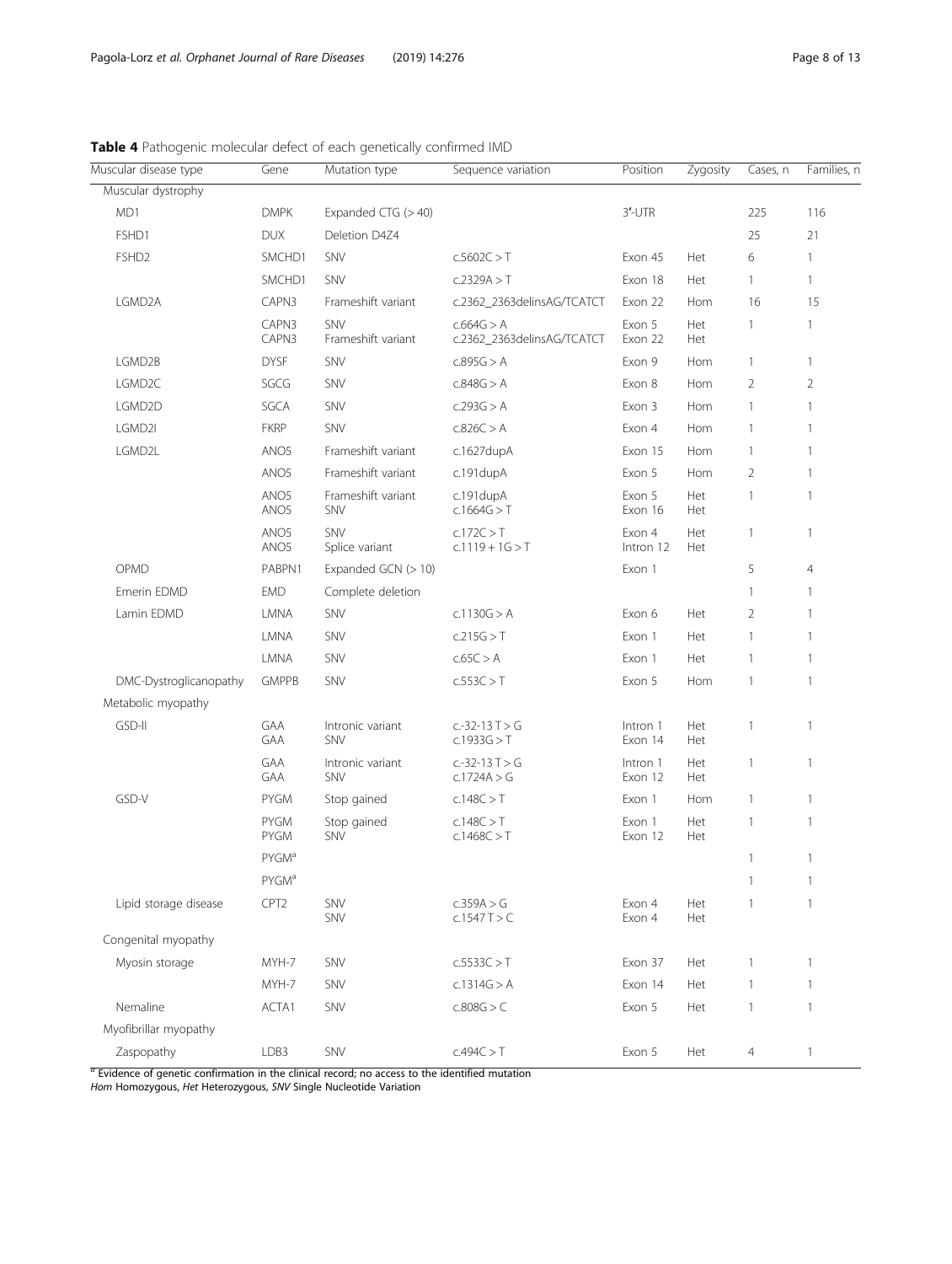| Type of myopathy         | Cases, n         | PRx10 <sup>5</sup> (CI 95%) | PR male | PR female | p     | Mean age (SD) |
|--------------------------|------------------|-----------------------------|---------|-----------|-------|---------------|
| Muscular dystrophy       | $\overline{312}$ | 48.70 (43.59-54.41)         | 53.80   | 43.67     | 0.066 | 46.43 (17.14) |
| Myotonic dystrophy 1     | 230              | 35.90 (31.55-40.85)         | 36.18   | 35.63     | 0.906 | 47.06 (15.39) |
| <b>FSHD</b>              | 33               | $5.15(3.67 - 7.23)$         | 6.92    | 3.41      | 0.052 | 55.51 (14.44) |
| FSHD1                    | 27               | $4.21(2.90 - 6.13)$         | 5.98    | 2.48      | 0.320 | 58.15 (13.06) |
| FSHD <sub>2</sub>        | 6                | $0.94(0.43 - 2.04)$         | 0.94    | 0.93      | 0.985 | 43.67 (15.54) |
| LGMD2                    | 27               | 4.21 (0.90-6.13)            | 5.03    | 3.41      | 0.325 | 45.04 (17.67) |
| LGMD2A                   | 16               | 2.50 (1.54-4.05)            | 2.52    | 2.48      | 0.975 | 43.81 (14.63) |
| LGMD2B                   | $\mathcal{I}$    | $0.16$ (0.03-0.88)          | 0.31    | 0.00      | 0.496 | $56 (-)$      |
| LGMD2C                   | $\overline{3}$   | $0.47(0.16 - 1.38)$         | 0.94    | 0.00      | 0.122 | 21.33 (24.45) |
| LGMD2D                   | $\mathcal{I}$    | $0.16$ (0.03-0.88)          | 0.00    | 0.31      | 0.503 | $46(-)$       |
| LGMD2I                   | $\mathcal{I}$    | $0.16$ (0.03-0.88)          | 0.31    | 0.00      | 0.496 | $53(-)$       |
| LGMD2L                   | 5                | $0.78$ $(0.33 - 1.83)$      | 0.94    | 0.62      | 0.675 | 59.20 (16.51) |
| OPMD                     | $\overline{2}$   | $0.31(0.08 - 1.14)$         | 0.63    | 0.00      | 0.246 | 72 (15,56)    |
| <b>EDMD</b>              | 5                | $0.78$ $(0.33 - 1.83)$      | 0.94    | 0.62      | 0.675 | 41.80 (19.32) |
| Emerin EDMD              | $\mathcal{I}$    | $0.16$ (0.03-0.88)          | 0.31    | 0.00      | 0.496 | $19(-)$       |
| Lamin EDMD               | $\overline{4}$   | $0.62$ $(0.24 - 1.60)$      | 0.63    | 0.62      | 0.988 | 47.5 (16.76)  |
| Dystrophinopathy         | 11               | 1.71 (0.95-3.07)            | 3.46    | 0.00      | 0.000 | 18.73 (18.26) |
| <b>DMD</b>               | 6                | $0.94(0.43 - 2.04)$         | 1.89    | 0.00      | 0.015 | 8.33 (4.80)   |
| <b>BMD</b>               | 5                | $0.78$ $(0.33 - 1.83)$      | 1.57    | 0.00      | 0.030 | 31.2(21.18)   |
| <b>CMD</b>               | $\overline{4}$   | $0.62$ $(0.24 - 1.60)$      | 0.63    | 0.62      | 0.988 | 13.25 (6.34)  |
| Glycosylation disorder   | $\overline{3}$   | $0.47(0.16 - 1.38)$         | 0.63    | 0.31      | 0.616 | 10.67(4.51)   |
| Unclassified CMD         | $\mathcal{I}$    | $0.16$ (0.03-0.88)          | 0.00    | 0.31      | 0.503 | $21 (-)$      |
| Metabolic myopathies     | 11               | $1.71(0.95 - 3.07)$         | 2.52    | 0.93      | 0.139 | 45.91 (19.13) |
| Glycogen storage         | 10               | 1.56 (0.85-2.87)            | 2.52    | 0.62      | 0.062 | 49.10 (16.80) |
| GSD-II                   | $\overline{2}$   | $0.31(0.08 - 1.14)$         | 0.63    | 0.00      | 0.246 | 43 (12.73)    |
| GSD-V                    | 6                | $0.94(0.43 - 2.04)$         | 1.26    | 0.62      | 0.442 | 5.15(20.83)   |
| Unclassified             | $\overline{2}$   | $0.31(0.08 - 1.14)$         | 0.63    | 0.00      | 0.246 | 48 (9.90)     |
| Lipid storage disease    | $\mathbf{1}$     | $0.16$ (0.03-0.88)          | 0.00    | 0.31      | 0.503 | $14(-)$       |
| Congenital myopathy      | 8                | $1.25(0.63 - 2.46)$         | 2.20    | 0.31      | 0.037 | 36.12 (14.20) |
| Central Core             | $\overline{2}$   | $0.31(0.08 - 1.14)$         | 0.63    | 0.00      | 0.246 | 22.50 (24.75) |
| Myosin storage myopathy  | 3                | $0.47(0.16 - 1.38)$         | 0.94    | 0.00      | 0.122 | 44.67 (9.07)  |
| Fibre type disproportion | 3                | $0.47(0.16 - 1.38)$         | 0.63    | 0.31      | 0.616 | 36.67 (4.62)  |
| Distal myopathy          | 3                | $0.47(0.16 - 1.38)$         | 0.63    | 0.31      | 0.616 | 65.67 (17.78) |
| Zaspopathy               | 5                | $0.78(0.33 - 1.83)$         | 1.26    | 0.31      | 0.212 | 63.40 (4.88)  |
| Unclassified myopathy    | 39               | $6.09$ (4.45-8.32)          | 6.92    | 5.27      | 0.402 | 59.92 (21.86) |
| Total                    | 378              | 59.00 (53.35-65.26)         | 67.33   | 50.80     | 0.006 | 46.93 (17.77) |

<span id="page-8-0"></span>Table 5 Inherited muscle disease prevalence in Navarre by January 1, 2016

SD Standard deviation.

OPMD Oculopharyngeal muscular dystrophy, EDMD Emery-Dreifuss muscular dystrophy, DMD Duchenne muscular dystrophinopathy, CMD Congenital muscular dystrophy, BMD Becker muscular dystrophinopathy, CMD congenital muscle dystrophy, GSD glycogen storage disease.

regions share cultural and background similarities. Moreover, the management of the patients by multidisciplinary teams in recent years may have a positive effect on survival by lowering the complications.

Prevalence of LGMD also differs between studies. Theadom's review [[15\]](#page-11-0) reports a global prevalence of LGMD of 0.9/100,000 inhabitants. Here, we show a higher prevalence of LGMD (4.21/100,000) (CI of 95% 2.90–6.13), closer to the 4.8/100,000 estimated by Fardeu et al. [\[46](#page-11-0)] in a tiny community in Reunion, where high rates of endogamy have been described. In Spain, a study by Urtasun et al. in the Basque Country found a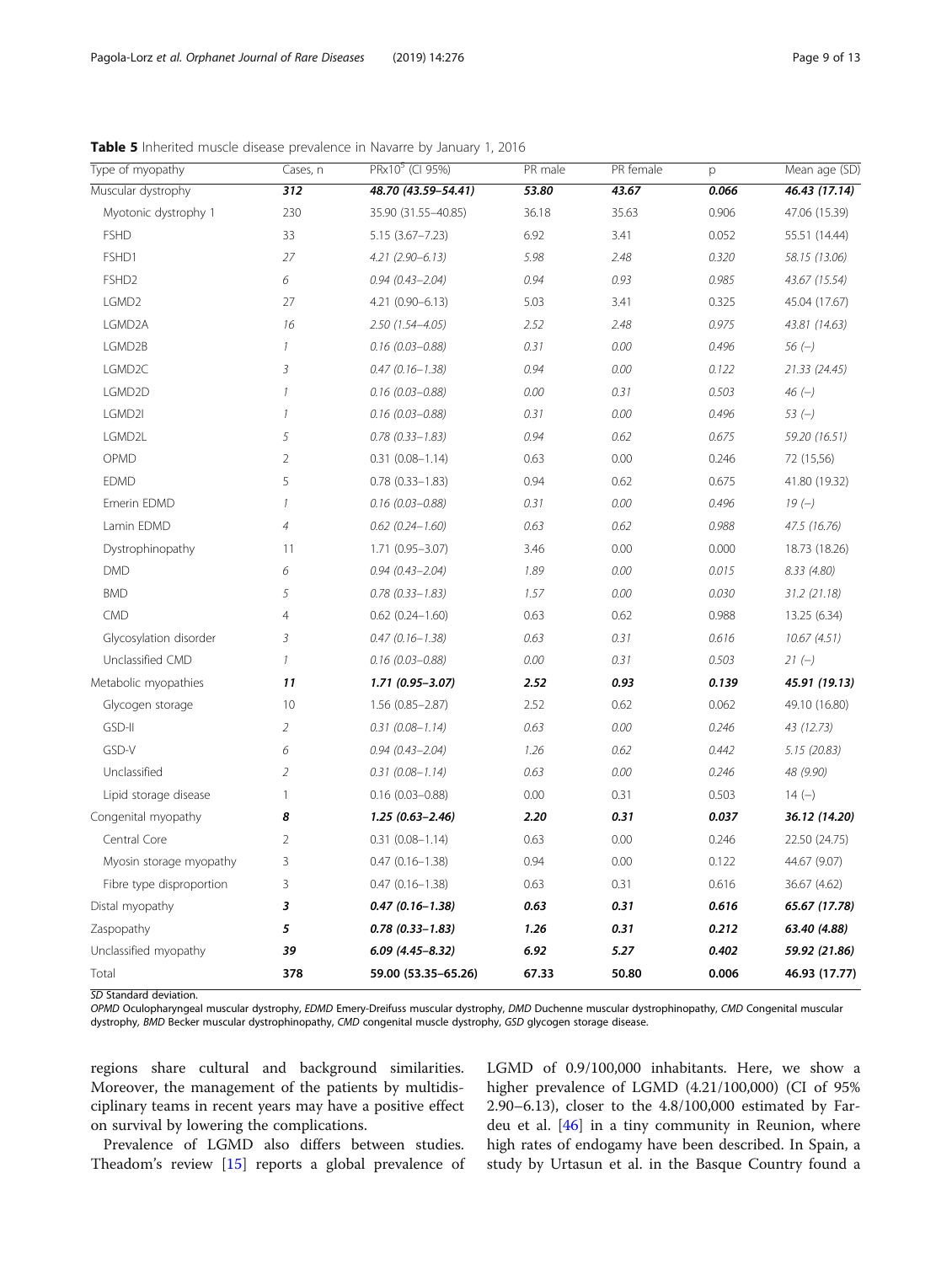| Group<br>age     | PR/100,000<br>(CI 95%) | PR/100,000 (CI 95%)<br>by gender |                       |       |  |
|------------------|------------------------|----------------------------------|-----------------------|-------|--|
|                  |                        | Women                            | Men                   |       |  |
| $\overline{<15}$ | 21.87 (14.44-33.11)    | 10.20 (4.36-23.87)               | 32.97 (20.59-52.80)   | 0.015 |  |
| $15 - 24$        | 41.84 (28.56-61.30)    | 42.84 (25.04-73.29)              | 40.89 (23.9-69.95)    | 0.906 |  |
| $25 - 34$        | 48.99 (35.39-67.82)    | 21.93 (11.11-43.27)              | 75,68 (52.37-109.40)  | 0.000 |  |
| $35 - 44$        | 72.13 (57.64-90.26)    | 70.53 (50.95-97.62)              | 73.63 (54.08-100.24)  | 0.853 |  |
| $45 - 54$        | 91.32 (74.31-112.2)    | 93.36 (69.79-124.92)             | 89.37 (66.81-119.6)   | 0.836 |  |
| $55 - 64$        | 91.50 (72.56-115.40)   | 82.69 (58.58-116.7)              | 100.27 (73.37-137.20) | 0.421 |  |
| $65 - 74$        | 59.40 (42.92-82.23)    | 57.51 (36.38-90.9)               | 61.43 (38.86-97.09)   | 0.844 |  |
| $75 - 84$        | 39.08 (24.06-63.47)    | 21.42 (9.15 - 50.14)             | 62.48 (34.9-111.90)   | 0.044 |  |
| $\geq 85$        | 23.38 (9.99 - 54.73)   | 13.92 (3.81-50.76)               | 42.73 (14.53-125.62)  | 0.245 |  |
| Total            | 59.00 (53.35-65.26)    | 50.80 (43.46–59.36)              | 67.33 (58.9–76.97)    | 0.006 |  |

<span id="page-9-0"></span>Table 6 Prevalence of Inherited Muscle Disease according to group age and gender

prevalence of 6.9/100,000 [[17\]](#page-11-0). The most common form of LGMD is LGMD2A in the Basque Country and in our study, with over 50% of LGMD cases (59.26 and 61.29%, respectively). Both studies detected a high frequency of the c.2362\_2363delinsAG/TCATCT mutation in exon 22 of the CAPN3 gene, which has been observed primarily in chromosomes of Basque natives and more exceptionally in individuals from other parts of the world [[17](#page-11-0)]. In our study, this pathogenic variant is present in 100% of the LGMD2A.

The prevalence of dystrophinopathies in our study is 0.94/100,000 for DMD and 0.78/100,000 for BMD. These values are lower than those reported elsewhere. The meta-analysis conducted by Mah et al. [\[47](#page-11-0)] showed an estimated prevalence of 4.78/100,000 (CI 95%; 1.94– 11.81) for DMD and 1.53/100,000 (CI 95%; 0.26–8.94) for BMD. The study performed in New Zealand [\[5](#page-11-0)] shows a prevalence of DMD of 2.45/100,000 (CI 95%; 2.01–2.98) and 1.67/100,000 (CI 95%; 1.32–2.12) for BMD with ethnic differences. However, some studies

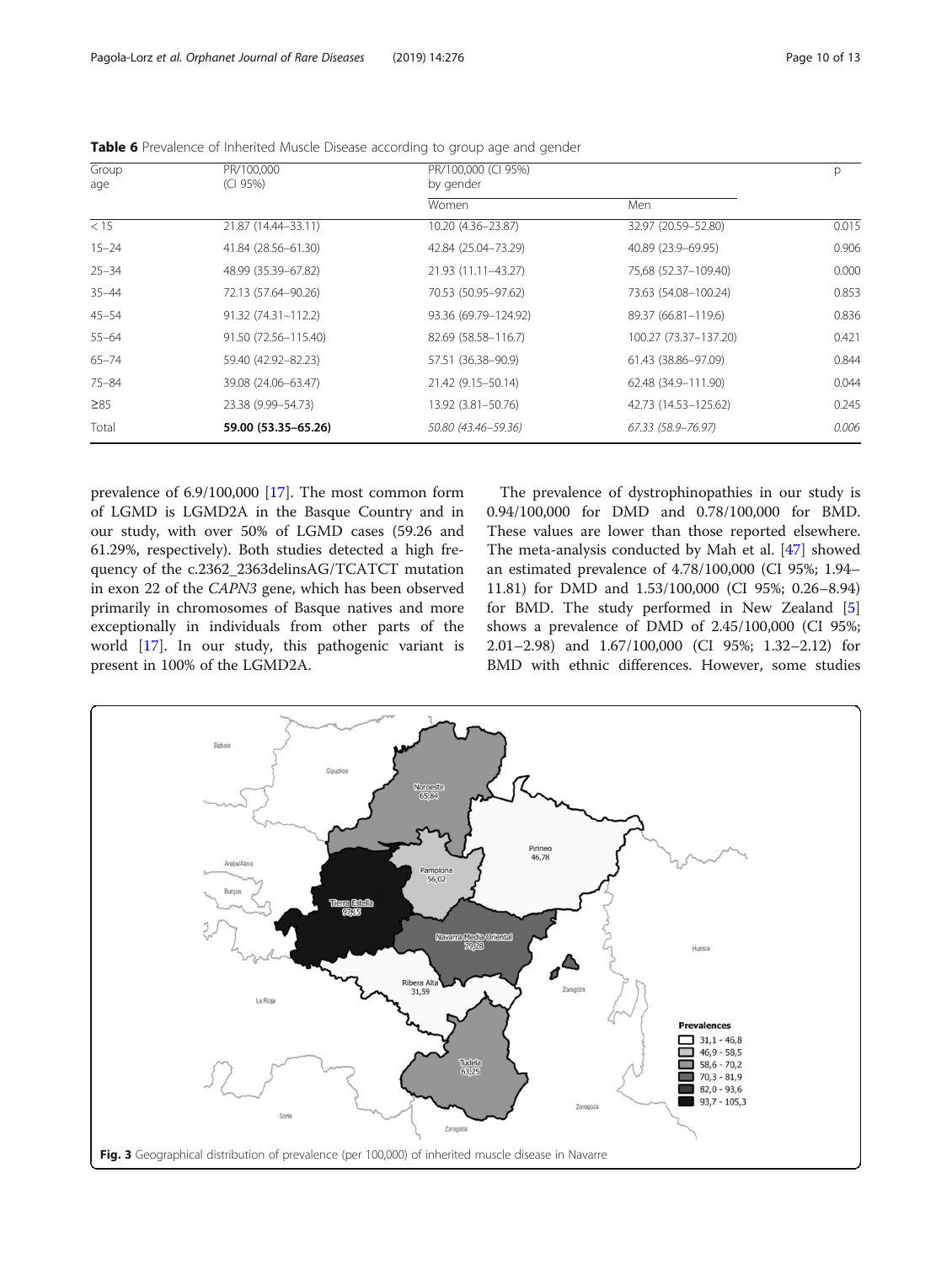show a prevalence of DMD below 2/100,000 [[43](#page-11-0), [48](#page-12-0)]. We believe that the poor exploitation of electronic clinical records from Paediatric Services did not cause a biased estimation of dystrophinopathies in our study.

We observed higher prevalence of IMDs in men than in women. This difference could be due to the X-linked inheritance of DMD and BMD. However, we also observed significant differences in the congenital myopathies subgroup, with higher prevalence in men. Furthermore, there was higher prevalence in men in the following age groups: under 15, 25 to 34, and 75 to 84 years of age. In the under 15 group, the X-linked nature of DMD could explain this elevated prevalence [[49](#page-12-0)]. In the other two age groups, the IMD subtypes differ greatly and we have clear explanation for the gender differences. The highest prevalence of IMDs is seen for the working age group (between 35 to 64 years) probably contributing to huge socio-economic burden. Further studies should be designed to analyse the impact these conditions have on the economy.

We also detected prevalence geographical distribution differences within Navarre, which may be useful when planning resources. The highest prevalence of IMDs was determined for Tierra Estella Area (PR 97.15 with IC 95% 70.19–134.50) (Fig. [3](#page-9-0)).

# Unclassified inherited muscle disease

In the course of this study, we identified 49 patients (9.55%) with a potential genetic cause for their muscle disease. During the period of our study (2000 to 2015), most genetic diagnosis followed the gene-by-gene testing strategy based on their phenotype. Current availability of next-generation sequencing is changing the diagnostic approach, increasing confirmed genetic diagnosis, as well as the identification of new IMD-associated mutations.

Thirty-nine patients remained alive by the end of the study (December 2015) and from the end of the study to the present time genetic IMD confirmation was obtained for 18 (46, 15%).

# Study limitations

Although the study has been exhaustive, poor exploitation of the electronic clinical records in Paediatric Services could bias childhood IMD data, e.g., DMD. However, we believe that the exploitation of other data sources counteracts this deficiency, consequently with mild underestimation of IMD prevalence in this age group.

# Conclusions

The prevalence of IMDs in Navarre is 59.00/100,000 inhabitants CI (53.35–65.26), which is a high number if compared with data reported for other geographical regions. If only patients with confirmed genetic diagnosis

are considered, the prevalence is 50.10/100,000 (CI 95%; 44.92–55.89). The high prevalence of DM-1 (35.90/100, 000 with CI 31.55–40.85) and of LGMD2A (2.5/100,000 with CI 1.54–4.05) could suggest the existence of a founding effect in Navarre. Genetic confirmation was available in 442 (86.16%) of IMD patients in our region. Our population study has a high sensitivity because all possible sources of information have been used. The lack of specificity of disease coding in our health information system for IMDs has made the study difficult and has forced us to review the clinical data of each case to verify the diagnosis. It is essential to implement specific population based registries for neuromuscular and other rare diseases, taking into account the heterogeneity of these disorders.

## Abbreviations

BMD: Becker Muscular Dystrophy; CMD: Congenital Muscular Dystrophy; DM-1: Myotonic Dystrophy type 1; DMD: Duchenne Muscular Dystrophy; FSHD: Facioscapulohumeral Dystrophy; ICD: International Classification of Diseases; IMDs: Inherited Muscle Diseases; LGMD: Limb Girdle Muscular Dystrophy

## Acknowledgements

The authors would like to thank all those responsible of the case ascertainment sources consulted for their collaboration; to María A. Ramos-Arroyo and Eva Ardanaz for their kind advices; to the Genetic Department of the Sant Pau Hospital (Barcelona) and the Biodonostia Institute for their collaboration in genetic analysis.

#### Authors' contributions

Conceptualization and design: IJ, EV and IP; Methodology: IP, EV, BI and IJ; Funding acquisition: IJ and EV; Data curation: IP, EV, LT, FG, IEB and JD; Map design: JD; Supervision: IJ, EV and BI; writing-original draft: IP and IJ. All authors read and approved the final manuscript.

## Funding

This study was partially supported by the Health Department of the Navarre Government (project 007–2017), co-funded (50%) by the European Regional Development Fund (ERDF) through the Navarre ERDF 2014–2020 Operative Programme.

## Availability of data and materials

The data that support the findings of this study are available in the records of the health systems described in the study, but restrictions apply to the availability of these data, which were used under license for the current study, and so are not publicly available. Data are however available from the authors upon reasonable request and with permission of Complejo Hospitalario de Navarra and Navarra's Public Health System.

## Ethics approval and consent to participate

The study protocol was approved by the Navarre Ethical Committee for Medical Research (Pyto 2016/31).

## Consent for publication

Not applicable.

## Competing interests

The authors declare that they have no competing interests.

## Author details

<sup>1</sup>Department of Neurology, Complejo Hospitalario de Navarra, IdiSNA (Navarre Institute for Health Research), Pamplona, Spain. <sup>2</sup>Community Health Observatory Section, Instituto de Salud Pública y Laboral de Navarra, IdiSNA, Pamplona, Spain. <sup>3</sup>Department of Health Sciences, Universidad Pública de Navarra (UPNA), IdiSNA, Pamplona, Spain. <sup>4</sup>Methodology Unit. Navarrabiomed, Universidad Pública de Navarra (UPNA), IdiSNA, Pamplona,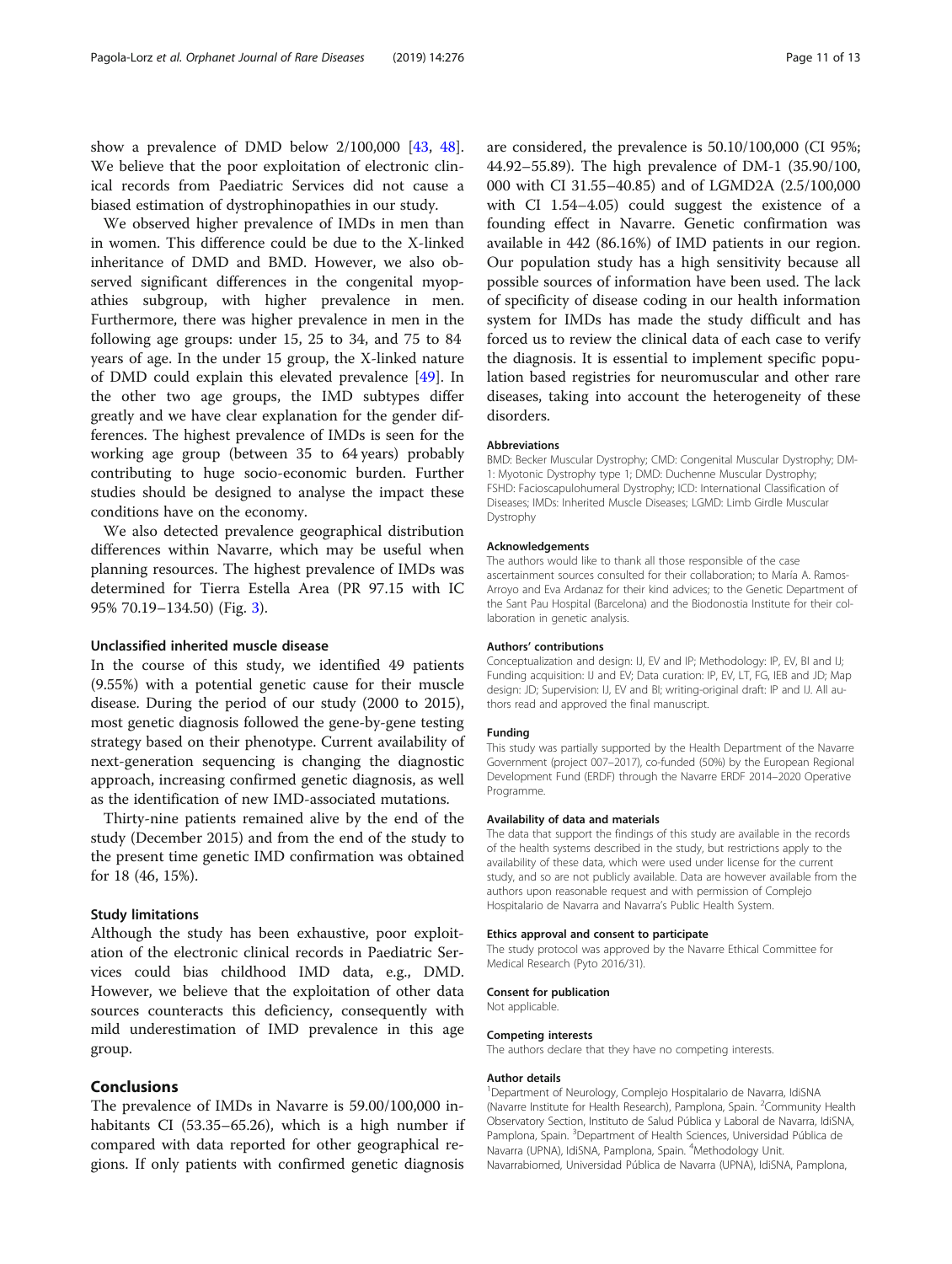<span id="page-11-0"></span>Spain. <sup>5</sup>Primary Care, Servicio Navarro de Salud – Osasunbidea, IdiSNA, Pamplona, Spain. <sup>6</sup>Miguel Servet Foundation, Navarrabiomed, Pamplona, Spain.<sup>7</sup> Department of Genetics, Complejo Hospitalario de Navarra, IdiSNA, Pamplona, Spain. <sup>8</sup>CIBER Epidemiology and Public Health (CIBERESP), Madrid, Spain. <sup>9</sup>Department of Neurology, Complejo Hospitalario de Navarra, 31008 Pamplona, C/ Irunlarrea, Spain.

# Received: 19 March 2019 Accepted: 10 October 2019 Published online: 02 December 2019

## References

- 1. Mercuri E, Muntoni F. Muscular dystrophies. Lancet. 2013;381:845–60.
- 2. D'Angelo MG, Bresolin N. Report of the 95th European neuromuscular Centre (ENMC) sponsored international workshop cognitive impairment in neuromuscular disorders, Naarden, the Netherlands, 13-15 July 2001. Neuromuscul Disord. 2003;13:72–9.
- 3. Boyer F, Drame M, Morrone I, Novella J-L. Factors relating to carer burden for families of persons with muscular dystrophy. J Rehabil Med. 2006;38:309–15.
- 4. Lefter S, Hardiman O, Ryan AM. A population-based epidemiologic study of adult neuromuscular disease in the Republic of Ireland. Neurology. 2017;88:304–13.
- 5. Theadom A, Rodrigues M, Poke G, O'Grady G, Love D, Hammond-Tooke G, et al. A Nationwide, population-based prevalence study of genetic muscle disorders. Neuroepidemiology. 2019;52:128–35.
- 6. Norwood FLM, Harling C, Chinnery PF, Eagle M, Bushby K, Straub V. Prevalence of genetic muscle disease in northern England: in-depth analysis of a muscle clinic population. Brain. 2009;132:3175–86.
- 7. Hughes MI, Hicks EM, Nevin NCPV. The prevalence of inherited neuromuscular disease in Northern Ireland. Neuromuscul Disord. 1996;6:69–73.
- 8. Araki S, Uchino M, Kumamoto T. Prevalence studies of multiple sclerosis, myasthenia gravis, and myopathies in Kumamoto district. Japan Neuroepidemiology. 1987;6:120–9.
- Darin N, Tulinius M. Neuromuscular disorders in childhood: a descriptive epidemiological study from western Sweden. Neuromuscul Disord. 2000; 10:1–9.
- 10. Chung B, Wong V, Ip P. Prevalence of neuromuscular diseases in Chinese children: a study in southern China. J Child Neurol. 2003;18:217–9.
- 11. El-Tallawy HN, Khedr EM, Qayed MH, Helliwell TR, Kamel NF. Epidemiological study of muscular disorders in Assiut. Egypt Neuroepidemiology. 2005;25:205–11.
- 12. Tangsrud SE, Halvorsen S. Child neuromuscular disease in southern Norway. Prevalence, age and distribution of diagnosis with special reference to "non-Duchenne muscular dystrophy". Clin Genet. 1988;34(3):145–52.
- 13. Kurtzke JF. Neuroepidemiology. Ann Neurol. 1984;16:265–77.
- 14. Ahlström G, Gunnarsson LG, Leissner P, Sjödén PO. Epidemiology of neuromuscular diseases, including the postpolio sequelae, in a Swedish county. Neuroepidemiology. 1993;12:262–9.
- 15. Theadom A, Rodrigues M, Roxburgh R, Balalla S, Higgins C, Bhattacharjee R, et al. Prevalence of muscular dystrophies: a systematic literature review. Neuroepidemiology. 2014;43:259–68.
- 16. López de Munain A, Blanco A, Emparanza JI, Poza JJ, Martí Massó JF, Cobo A, et al. Prevalence of myotonic dystrophy in Guipúzcoa (Basque Country, Spain). Neurology. 1993;43:1573–6.
- 17. Urtasun M, Sáenz A, Roudaut C, Poza JJ, Urtizberea JA, Cobo AM, et al. Limb-girdle muscular dystrophy in Guipúzcoa (Basque Country, Spain). Brain. 1998;121:1735–47.
- 18. Burcet J, Cañellas F, Cavaller G, Vich M. Epidemiologic study of myotonic dystrophy on the island of Mallorca. Neurologia. 1992;7:61–4.
- 19. Arpa J, Cruz-Martínez A, Campos Y, Gutiérrez-Molina M, García-Rio F, Pérez-Conde C, et al. Prevalence and progression of mitochondrial diseases: a study of 50 patients. Muscle Nerve. 2003;28:690–5.
- 20. Statistics Navarre 2016 Census. [https://administracionelectronica.navarra.es/](https://administracionelectronica.navarra.es/GN.InstitutoEstadistica.Web/informacionestadistica.aspx?R=1&E=1) [GN.InstitutoEstadistica.Web/informacionestadistica.aspx?R=1&E=1.](https://administracionelectronica.navarra.es/GN.InstitutoEstadistica.Web/informacionestadistica.aspx?R=1&E=1) Accessed 1 Jun 2018.
- 21. Ministerio de Sanidad y Consumo. Encuesta Nacional de Salud 2011–2012. [https://www.navarra.es/home\\_es/Temas/Portal+de+la+Salud/Profesionales/](https://www.navarra.es/home_es/Temas/Portal+de+la+Salud/Profesionales/Informacion+tecnica/Sanidad/encuesta+de+salud.htm) [Informacion+tecnica/Sanidad/encuesta+de+salud.htm](https://www.navarra.es/home_es/Temas/Portal+de+la+Salud/Profesionales/Informacion+tecnica/Sanidad/encuesta+de+salud.htm). Accessed 1 Jun 2018.
- 22. European data portal. Zonificación Navarra. 2000 [https://www.](https://www.europeandataportal.eu/data/en/dataset/spasitnaestadi_pol_szonnav2000-xml01) [europeandataportal.eu/data/en/dataset/spasitnaestadi\\_pol\\_szonnav2000](https://www.europeandataportal.eu/data/en/dataset/spasitnaestadi_pol_szonnav2000-xml01) [xml01.](https://www.europeandataportal.eu/data/en/dataset/spasitnaestadi_pol_szonnav2000-xml01) Accessed 1 Jun 2018.
- 23. Bonne G, Rivier F, Hamroun D. The 2018 version of the gene table of monogenic neuromuscular disorders (nuclear genome). Neuromuscul Disord. 2017;27:1152–83.
- 24. Harris E, Laval S, Hudson J, Barresi R, De Waele L, Straub V, et al. Undiagnosed genetic muscle disease in the north of England: an in depth phenotype analysis. PLoS Curr. 2013;5.
- 25. Bönnemann CG, Wang CH, Quijano-Roy S, Deconinck N, Bertini E, Ferreiro A, et al. Diagnostic approach to the congenital muscular dystrophies. Neuromuscul Disord. 2014;24:289–311.
- 26. McARDLE B. Myopathy due to a defect in muscle glycogen breakdown. Clin Sci. 1951;10:13–35.
- 27. Jungbluth H, Sewry CA, Muntoni F. Core myopathies. Semin Pediatr Neurol. 2011;18:239–49.
- 28. Bornemann A, Goebel HH. Congenital myopathies. Brain Pathol. 2001;11:206–17.
- 29. Tajsharghi H, Thornell L-E, Lindberg C, Lindvall B, Henriksson K-G, Oldfors A. Myosin storage myopathy associated with a heterozygous missense mutation in MYH7. Ann Neurol. 2003;54:494–500.
- 30. Wallgren-Pettersson C, Sewry CA, Nowak KJ, Laing NG. Nemaline myopathies. Semin Pediatr Neurol. 2011;18:230–8.
- 31. Clarke NF, North KN. Congenital fiber type disproportion--30 years on. J Neuropathol Exp Neurol. 2003;62:977–89.
- 32. Udd B. Distal myopathies. Curr Neurol Neurosci Rep. 2014;14:434.
- 33. Lemmers RJ, van der Vliet PJ, Klooster R, Sacconi S, Camaño P, Dauwerse JG, et al. A unifying genetic model for facioscapulohumeral muscular dystrophy. Science. 2010;329(5999):1650–3.
- 34. Fernández-Navarro P, López-Abente G, Salido-Campos C, Sanz-Anquela JM. The minimum basic data set (MBDS) as a tool for cancer epidemiological surveillance. Eur J Intern Med. 2016;34:94–7.
- 35. Esteban-Vasallo MD, Domínguez-Berjón MF, Astray-Mochales J, Gènova-Maleras R, Pérez-Sania A, Sánchez-Perruca L, et al. Epidemiological usefulness of population-based electronic clinical records in primary care: estimation of the prevalence of chronic diseases. Fam Pract. 2009; 26:445–54.
- 36. Ancín Ducay J, Erce López S, Extramiana Cameno E, Izcue Argandoña A. Correlación de códigos CEI-9-MC (8ª edic) - CIAP-2 para la gestión de Incapacidad Teporal. Inst Salud Pública y Labor Navarra. 2014; [https://www.](https://www.navarra.es/NR/rdonlyres/E520399C-0612-4C75-A912-B16295014FC3/281429/codigosCIE_9_MC.pdf) [navarra.es/NR/rdonlyres/E520399C-0612-4C75-A912-B16295014FC3/281429/](https://www.navarra.es/NR/rdonlyres/E520399C-0612-4C75-A912-B16295014FC3/281429/codigosCIE_9_MC.pdf) [codigosCIE\\_9\\_MC.pdf.](https://www.navarra.es/NR/rdonlyres/E520399C-0612-4C75-A912-B16295014FC3/281429/codigosCIE_9_MC.pdf) Accessed 1 Jun 2018.
- 37. Kinsner-Ovaskainen A, Lanzoni M, Garne E, Loane M, Morris J, Neville A, et al. A sustainable solution for the activities of the European network for surveillance of congenital anomalies: EUROCAT as part of the EU platform on rare diseases registration. Eur J Med Genet. 2018;61:513–7.
- 38. Floristán Floristán Y, Delfrade Osinaga J, Carrillo Prieto J, Aguirre Perez J, Moreno-Iribas C. Coding causes of death with IRIS software. Impact in Navarre mortality statistic. Rev Esp Salud Publica. 2016;90:e1–9.
- 39. Gómez-Redondo R, Faus-Bertomeu A, Poniakina S, Cámara-Izquierdo N. About Spain data on causes of death. 2017. [https://www.causesofdeath.org/](https://www.causesofdeath.org/Data/ESP/20170126/ESP_bd.pdf) [Data/ESP/20170126/ESP\\_bd.pdf.](https://www.causesofdeath.org/Data/ESP/20170126/ESP_bd.pdf) Accessed 1 Jun 2018.
- 40. Estadísticas epidemiológicas de código abierto para Salud Pública. Versión 3.01. [http://www.openepi.com/Menu/OE\\_Menu.htm.](http://www.openepi.com/Menu/OE_Menu.htm) Accessed 1 Jun 2018.
- 41. Yates JR, Emery AE. A population study of adult onset limb-girdle muscular dystrophy. J Med Genet. 1985;22:250–7.
- 42. Merlini L, Stagni SB, Marri E, Granata C. Epidemiology of neuromuscular disorders in the under-20 population in Bologna Province. Italy Neuromuscul Disord. 1992;2:197–200.
- 43. Ballo R, Viljoen D, Beighton P. Duchenne and Becker muscular dystrophy prevalence in South Africa and molecular findings in 128 persons affected. S Afr Med J. 1994;84:494–7.
- 44. Emery AE. Population frequencies of inherited neuromuscular diseases-a world survey. Neuromuscul Disord. 1991;1:19–29.
- 45. Mathieu J, Prévost C. Epidemiological surveillance of myotonic dystrophy type 1: a 25-year population-based study. Neuromuscul Disord. 2012;22:974–9.
- 46. Fardeau M, Hillaire D, Mignard C, Feingold N, Feingold J, Mignard D, et al. Juvenile limb-girdle muscular dystrophy. Clinical, histopathological and genetic data from a small community living in the Reunion Island. Brain. 1996;119:295–308.
- 47. Mah JK, Korngut L, Dykeman J, Day L, Pringsheim T, Jette N. A systematic review and meta-analysis on the epidemiology of Duchenne